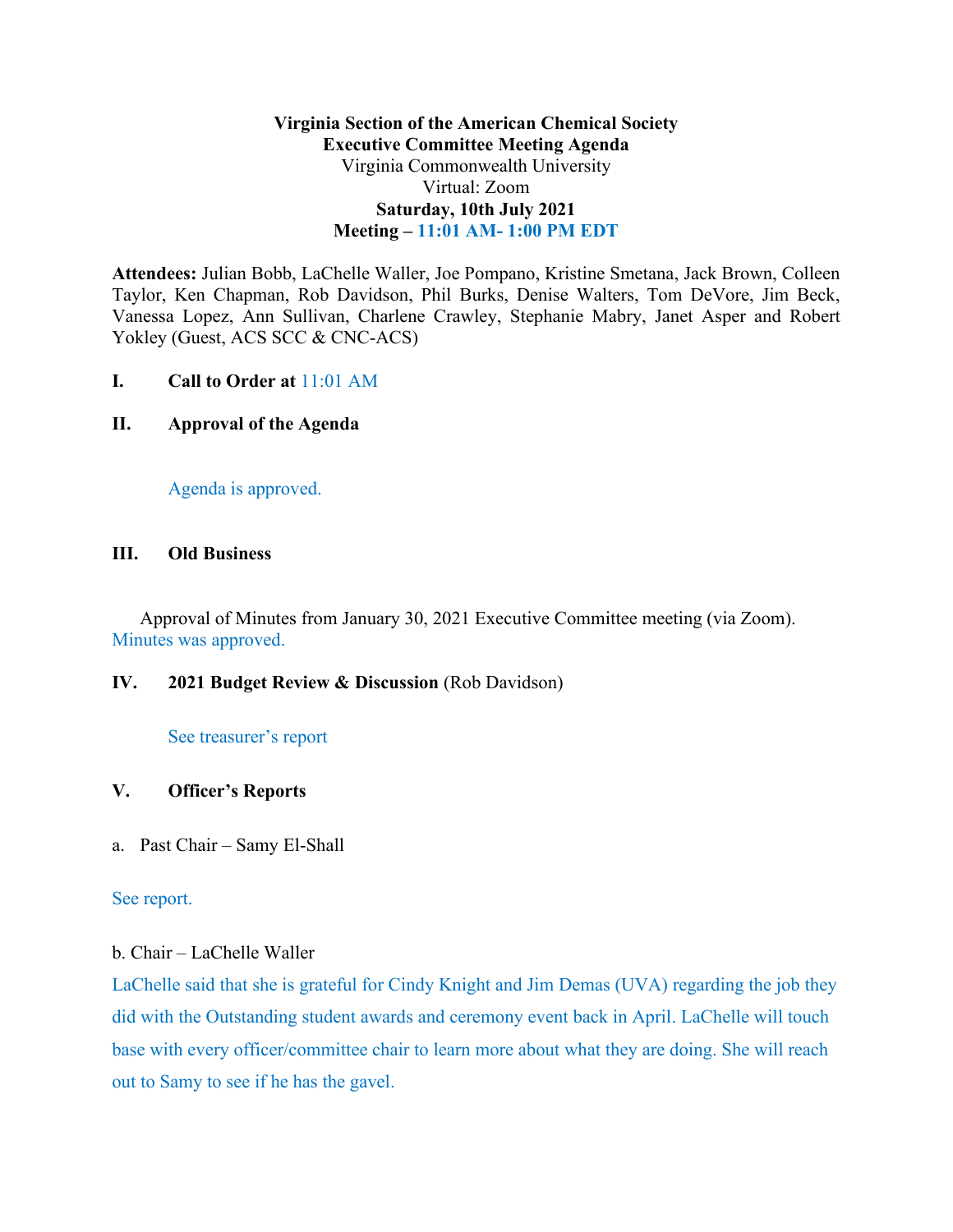Conversation about doing a virtual meeting. Recommendations:

- 1. LaChelle will send out a survey to the executive board to gauge their feedback.
- 2. See if VCU is willing to host in September. Need to look into VCU's policy.
- 3. For in-person meetings: people should be vaccinated or wearing masks if not vaccinated
- 4. Need to move very quickly if meeting will be in-person to have all the plans put together ASAP.
- 5. Need to reach out to the National ACS to see if they have any updated policy.
- c. Chair Elect Vanessa Lopez

Goal is to have a breakdown of all the meetings that happened during the first half of this year along with the plans for the Fall.

### d. Vice Chair – Jack Brown

Jack has been attending the virtual training through the ACS Leadership Institute.

Jim Beck, we will need speakers for the Fall meetings. Please let us know if you have any suggestions for speakers. Camille Schrier could be a potential candidate. She is not an ACS member.

#### e. Secretary – Julian Bobb

I'll be taking the minutes and consolidating the reports. I'll get the minutes sent out by Monday. I have downloaded and uploaded copies of the recent full membership roster, activity roster, student chapters report, and demographic report. Let me know if you would a copy of these.

#### f. Treasurer- Rob Davidson

Key things to remember, we developed a budget in January 2021 to account for in-person events. We received double allotment from ACS National. We are expecting a surplus by the end of the year in light of spending by the councilors going to the Fall meeting and having in-person Fall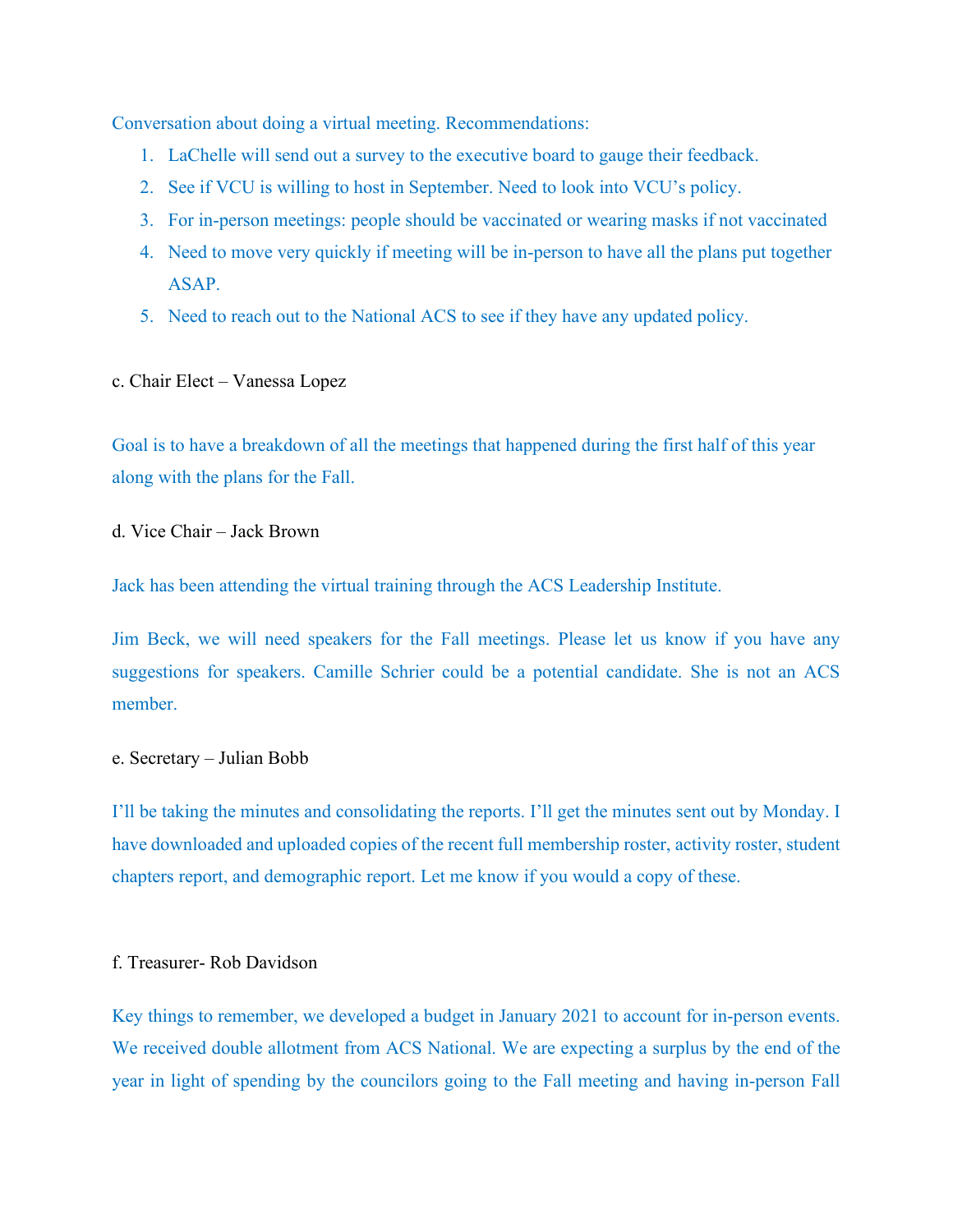meetings. We are still getting fraudulent requests so be mindful. The local dues will increase to \$8 for 2022. Agreed at the last meeting to have a trustee have access to the credit card. Rob will be getting QuickBooks and will work on this. Cost for this isn't too much. We don't need to spend the \$2300 on the website. We can fix it slowly. Rob, will think about continuing as treasurer for 2022. He suggests getting an assistant treasurer. What officer position is needed: vice-chair. LaChelle will reach out to Samy about nominations for new officers.

### g. Councilors - Janet Asper, Kristine Smetana, and Linette Watkins

The meeting in Atlanta is a hybrid meeting. They are discussing who is going to attend virtually or in-person. Kristine, Linette, and Janet are planning to attend in-person.

h. Trustees – Kenneth Chapman, James N. Demas, Stephanie Mabry

| Investment account balances    |              |
|--------------------------------|--------------|
| <b>June 30, 2021 (Current)</b> | \$132,965.90 |
| <b>January 1, 2020</b>         | \$132,146.12 |
| June 30, 2020                  | \$126,442.48 |

No request from the treasurer with nay withdraws from the account. Once we get past the pandemic, the spending costs will go up

## **VI. Selected Standing Committee Reports (~ 2 minutes each, please)**

a. Awards

No report

i. Education- Larry White

They have selected the 3 teachers to be recognized at the September meeting. Larry may step down next year.

ii. Industrial and Service - Yezdi B. Pithawalla, Kathleen Spangler

No reports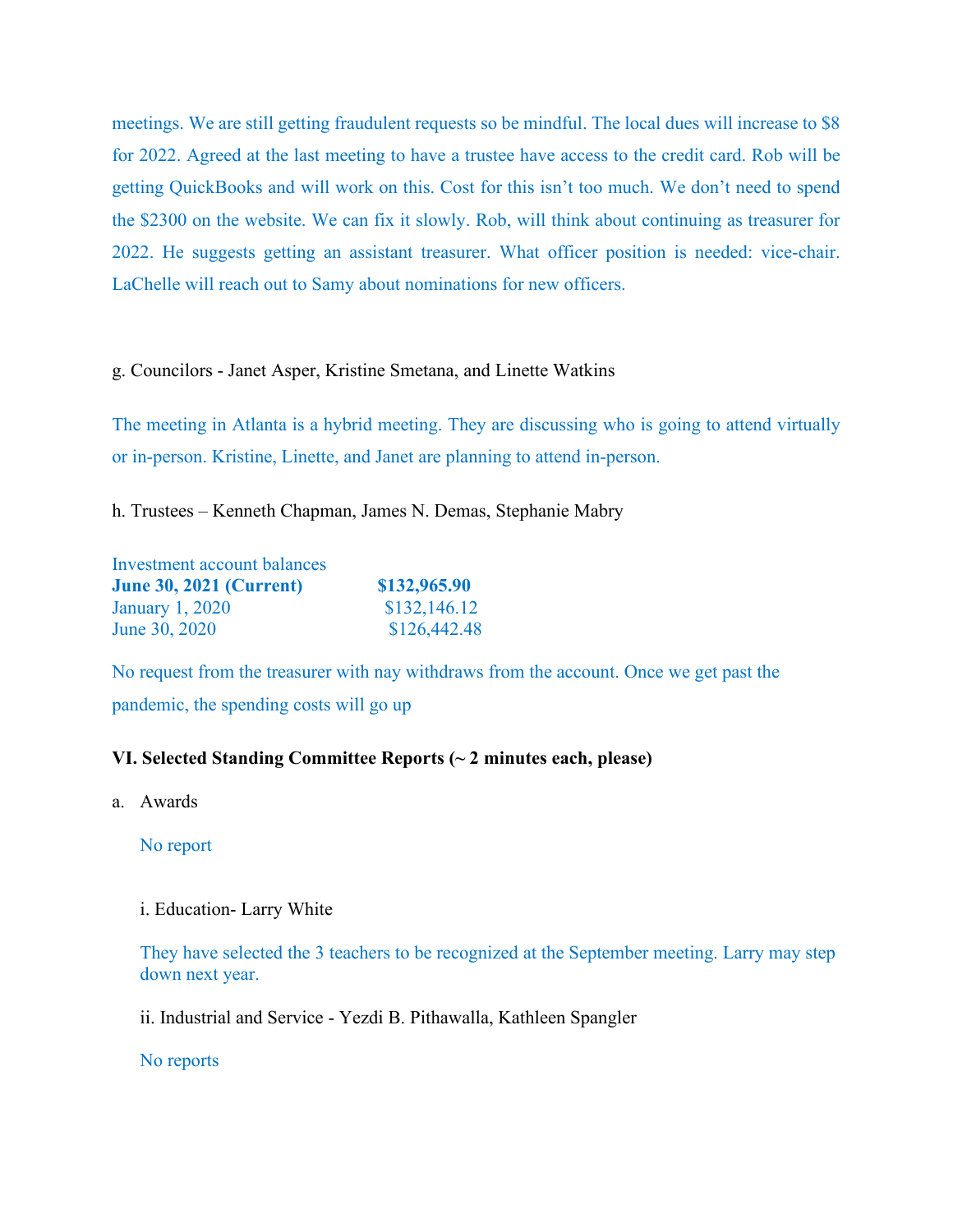#### b. Community Activities - Kristine Smetana

Still waiting to get information about the Spring event done in Greenville County. Given two educational grants (1) Churchill academia and (2) Greenville County. The both needed STEM kits. Kristine will work with YCC for joint outreach activities in the Fall.

\$1000 was given out this spring to two schools/programs. One was to help a teacher with her science program get some basic materials that could be used for both online learning and at the school and that were lacking for her lab at Church Hill Academy. The other was for the 4-H STEM Program in Greensville County to help promote. Both have helped significantly.

### d. Chemistry Olympiad – Sarah Porter

We had a total of only 8 students participate in the Local Section Chemistry Olympiad this year. Out of those eight, seven qualified for the Part I national exam. No students in our section qualified for Part II. Due to the virtual nature of the exam, and the very early registration deadline set by Nationals, I believe that interest was just very down this year despite my best efforts to reach teachers in the section.

I did use the funds allotted to the Olympiad committee to purchase gift cards for the top three scoring students on the local section exam, as well as some buttons, t-shirts, and pins that can be used to promote the exam in the coming year. It is my goal for the next academic year to start promoting the exam earlier and try to reach some schools that have not historically participated.

### e. Minority Affairs – Charlene Crawley

Charlene shared a report on this recent virtual Diversity & Inclusion in STEM 'thru the lens of Chemistry'. The event was co-hosted by both Charlene and Jasmine Witt (VCU chemistry & biology student, vice-president of the student affiliate chapter). It was primarily a 'share your story' type of event by a diverse group of panels. About 73 people attended with mostly students out of the 109 registrants. Prizes were given out as ACS memberships and Amazon gift cards.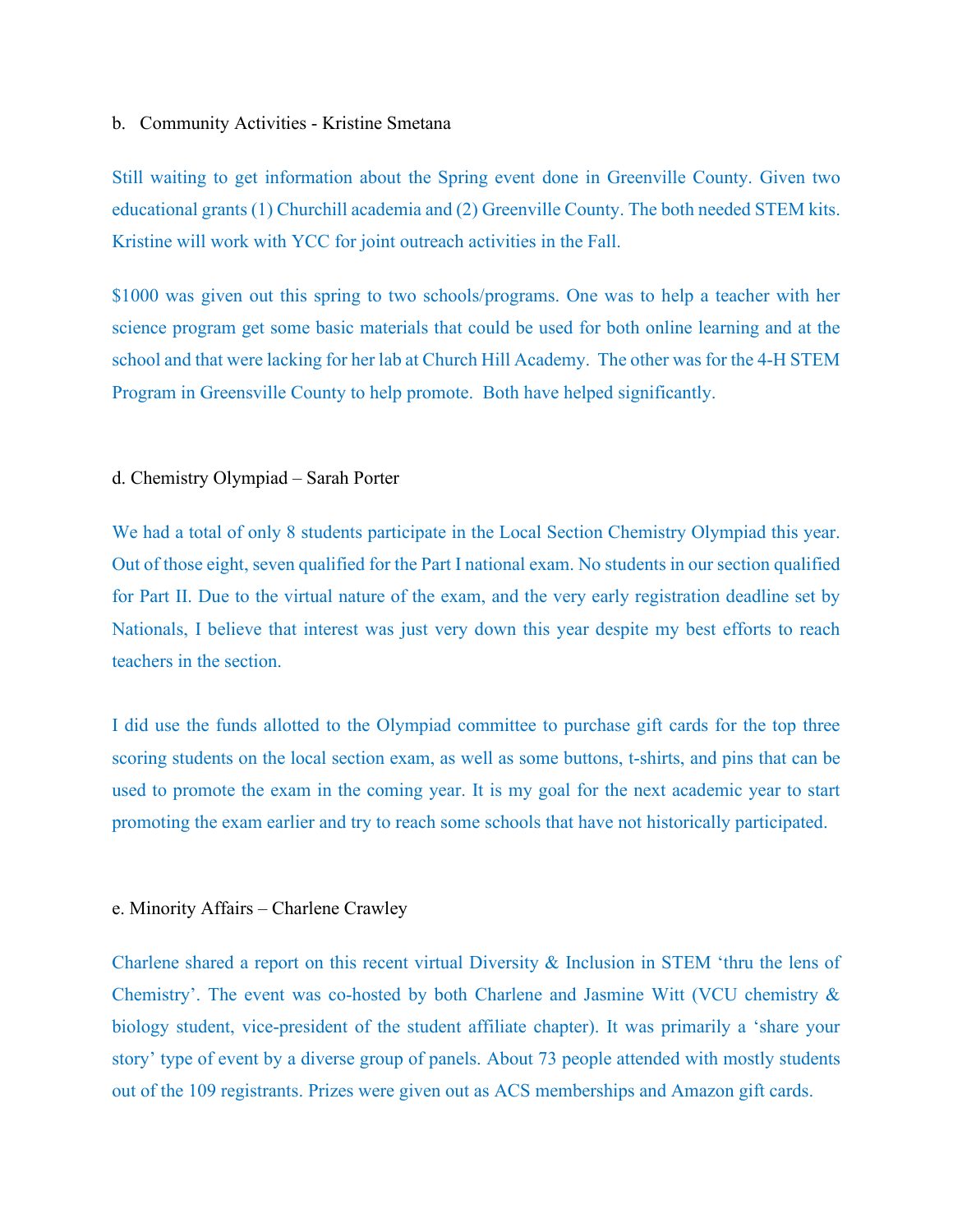Charlene also shared on AVID which is a college readiness system and it is an academic regularly scheduled elective class during the school day. The curriculum is based on writing and critical thinking and reading, inquiry, and collaborative learning strategies. It is offered in grades four through twelve.

Charlene will be working with Boushall Middle School to engaged their students with STEM outreach activities.

Denise suggests reaching the indigenous tribes. Charlene will submit report for chemlumnary awards. Partners for Prosperity Award – LaChalle will look in to it. Charlene is planning to do the meeting at Boushall Middle School for next Spring. Kristine is willing to help also and could encourage the student affiliate chapters to help.

# f. Publications – Jim Beck

Deadline for the summer bulletin is July 22. He would need to have a place and date for the September meeting in the July bulletin. We need nominations for the distinguish service and research awards, and the other awards. Suggest using the science museum for the January 2022 awards meeting. Need to put the names together (the executive committee list) for January 2022.

### g. Trustee's – Stephanie Mabry

### See report above

### h. Younger Chemists Committee- Julian Bobb

• We were selected as a finalist for two chemluminary awards (1) best activity or program stimulating member involvement (Day in the Life Series) and (2) outstanding local section industry event (Mentorship Program).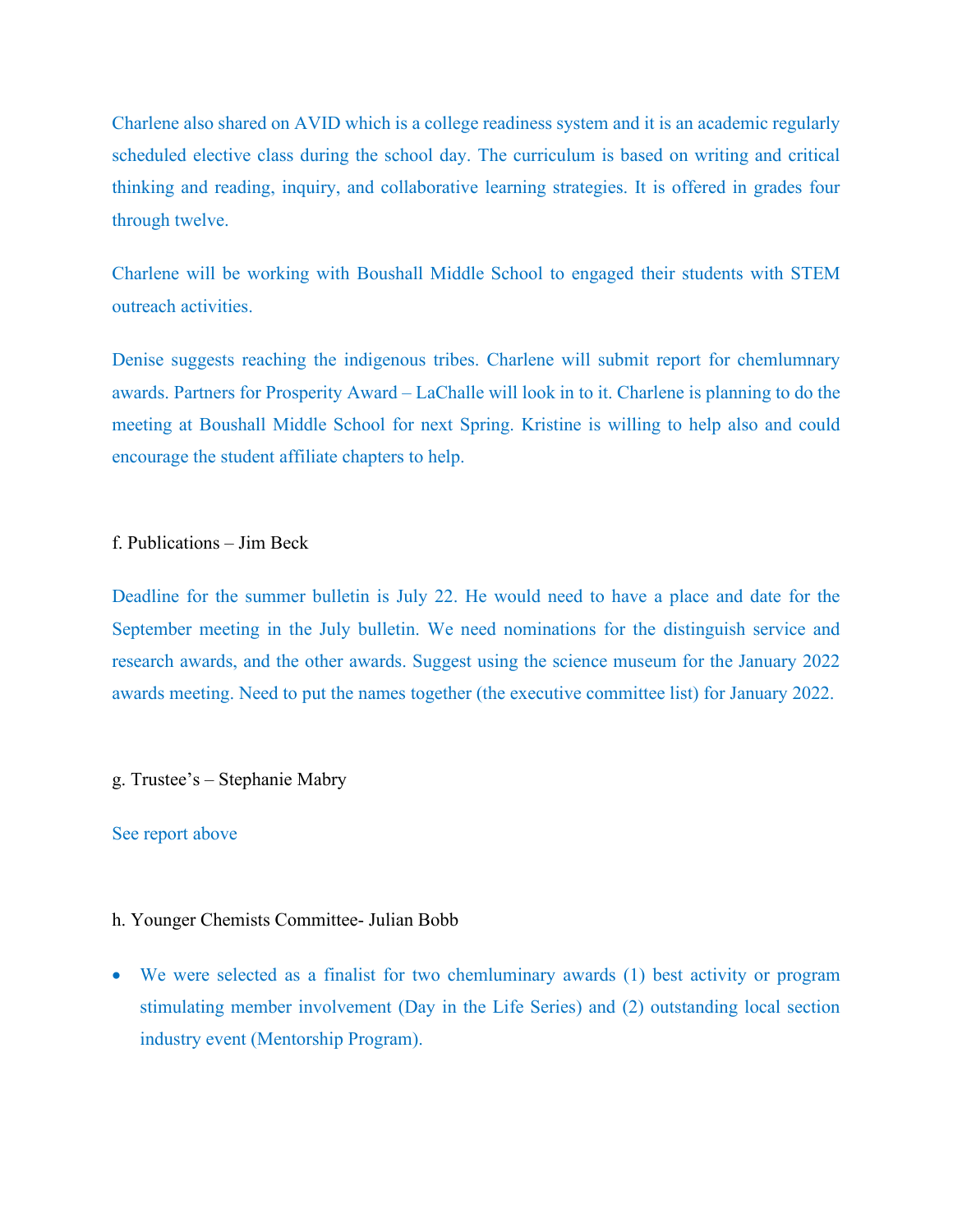- So far for Virginia section YCC activities, we hosted a trivia night, day in the life of a chemist turned entrepreneur, graduation celebration, and supported the student affiliate chapter activities at Randolph-Macon College. Virginia YCC goals for the Fall is to focused more on STEM outreach with the aim to engage K-12 students. We are interested in collaborating with Kristine on any Fall activities.
- Regarding the mentorship program, we have about 22 mentors (current and new) and we will have about 24 – 30 mentees. Next steps: host meeting discussions with the mentors and mentees this July, have the new members complete their profile, and Fall plan a social for to initiate the program. Waiting to hear back about a submitted SCC mini-grant to support the program. Working with Christine Skaggs (Indiana section, 2021 global outreach volunteer of the year) to see if we can potentially launch a National YCC mentorship program for 2023.
- Leading a Book Club titled on Inclusive Leadership with a small group of YCC members discussing ways on we can develop as leaders.
- The YCC partnership has expanded to 10 local sections (Virginia, North Carolina, St. Louis, Chicago, Indiana, Philadelphia, Connecticut valley, Eastern NY, Northern NY, and Rochester) along with international groups (India, Brazil, Morocco, and Puerto Rico). Last year our events reached about 600 – 700 people. Events hosted so far includes self-care Saturdays, Day in the Life of a Chemists Series, Professional Development (CV/resume, interview, networking workshops, etc.). We are currently planning a research symposium and career expo for August  $2 - 6$  (4 – 8 PM EDT). About 100 abstracts were submitted (50% US/50% international). We will have oral/poster presentations, career expo (companies/grad school) and networking sessions. We will give out award prizes. Currently looking for judges, companies and grad school to represent at the expo, and **companies to sponsor**. We do have a YouTube channel where we have uploaded Zoom recordings. <https://www.youtube.com/channel/UCEJgX28mFQPEGW4eNH6Wvgw>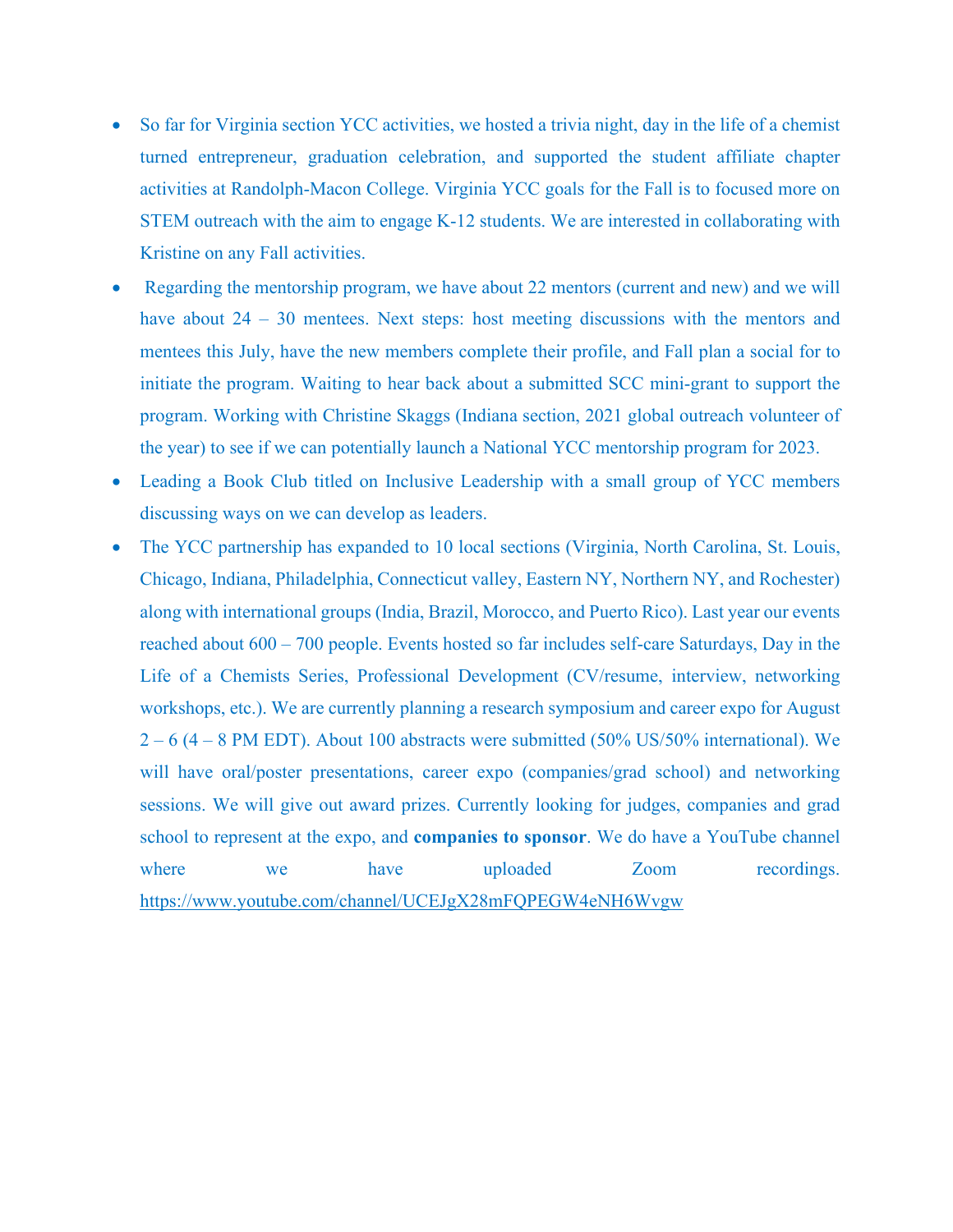### **VI. Section Statement on Diversity and Minority Affairs Committee Name**

Rob is suggesting changing the name. Charlene suggests adding other objectives/goals that encompasses the committee. Collen suggests adding LGBTQ. LaChalle suggests adding chemists with disabilities.

#### **VIII. VA Section ACS Planning** (in-person events discussion, guidelines/policies to consider?)

### - Officer Candidates

See discussions above

- Planning for National Historic Chemical Landmark

The Jefferson hearth was dedicated as a chemical landmark. We need to have an official ceremony. We could do it at the April 2022 meeting. Our section can attend. We need to get a committee really soon to get the planning going. We can work with Larry White. Denise will like to be involved with the planning and she does have contacts from UVA.

- Executive Committee Members recruitment

See above for related conversations

# **IX. Spring 2021 Activities: Randolph- Macon College Student Affiliate Chapter –** President, Ana Leal

This spring, the student affiliate chapter at Randolph-Macon College (R-MC) reactivated their chapter led by current president, Ana Leal (junior, biology & chemistry major). R-MC is an undergraduate institution with 1,543 students with average class size of 16. Their chemistry department has 7 full-time faculty and an average of 10 chemistry majors per year. Their club events comprised of monthly meetings, trivia night, walk down memory lane with Dr. Michelsen, chemistry festival, and fun chemistry experiments with attendance ranging from  $15 - 26$  for each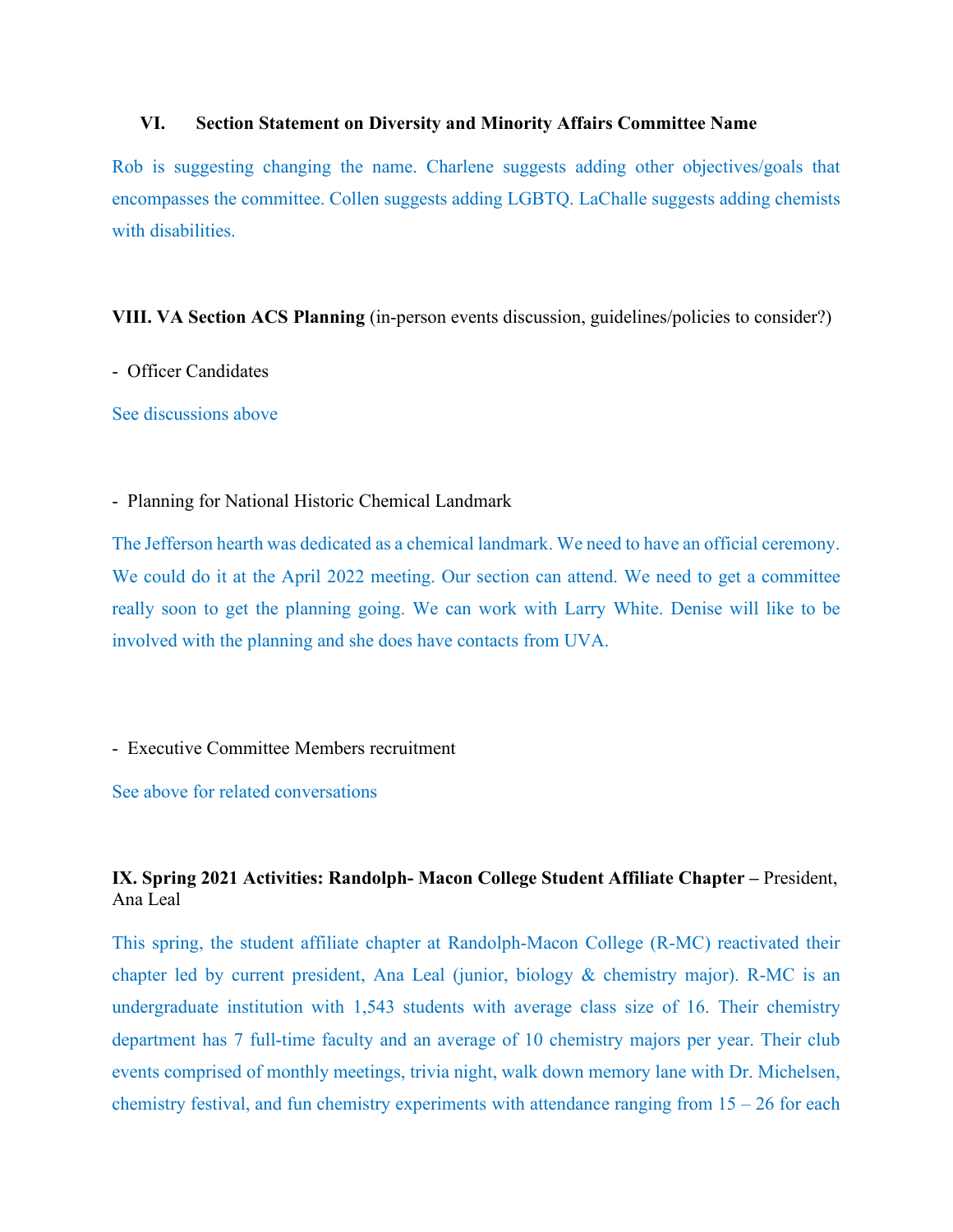event. These events were sponsored by the YCC and the funds were used to purchased Amazon eGift cards and supplies. They even sold R-MC branded t-shirts and was able to generate a profit of \$320.50.

## **X. How to Start a Virginia SCC –** Robert Yokley

Robert share about how to start a senior chemists committee. The national SCC is willing to help with this. Can do networking events to get them engage. Joe made a motion to establish a senior chemists committee. All was in favor. Rob Davidson and Joe Pompano will co-lead starting this committee. The new chairs will set short term goals to accomplish.

- A 50, 60, and 70 service year event
	- o Buffet (need to provide transportation)
- Quarterly breakfast meeting
	- o Convenience is key
	- o Decide on a presentation or networking session
- Local attraction outing and tours
	- o Museum, plants, local pubs, wineries
- **SCC** resources
	- o Chemluminary awards
	- o Mini-Grant
	- o Senior chemists' newsletter
	- o Senior chemists on the move
	- $\circ$  Senior chemists' website [\(seniorchemists@acs.org\)](mailto:seniorchemists@acs.org)